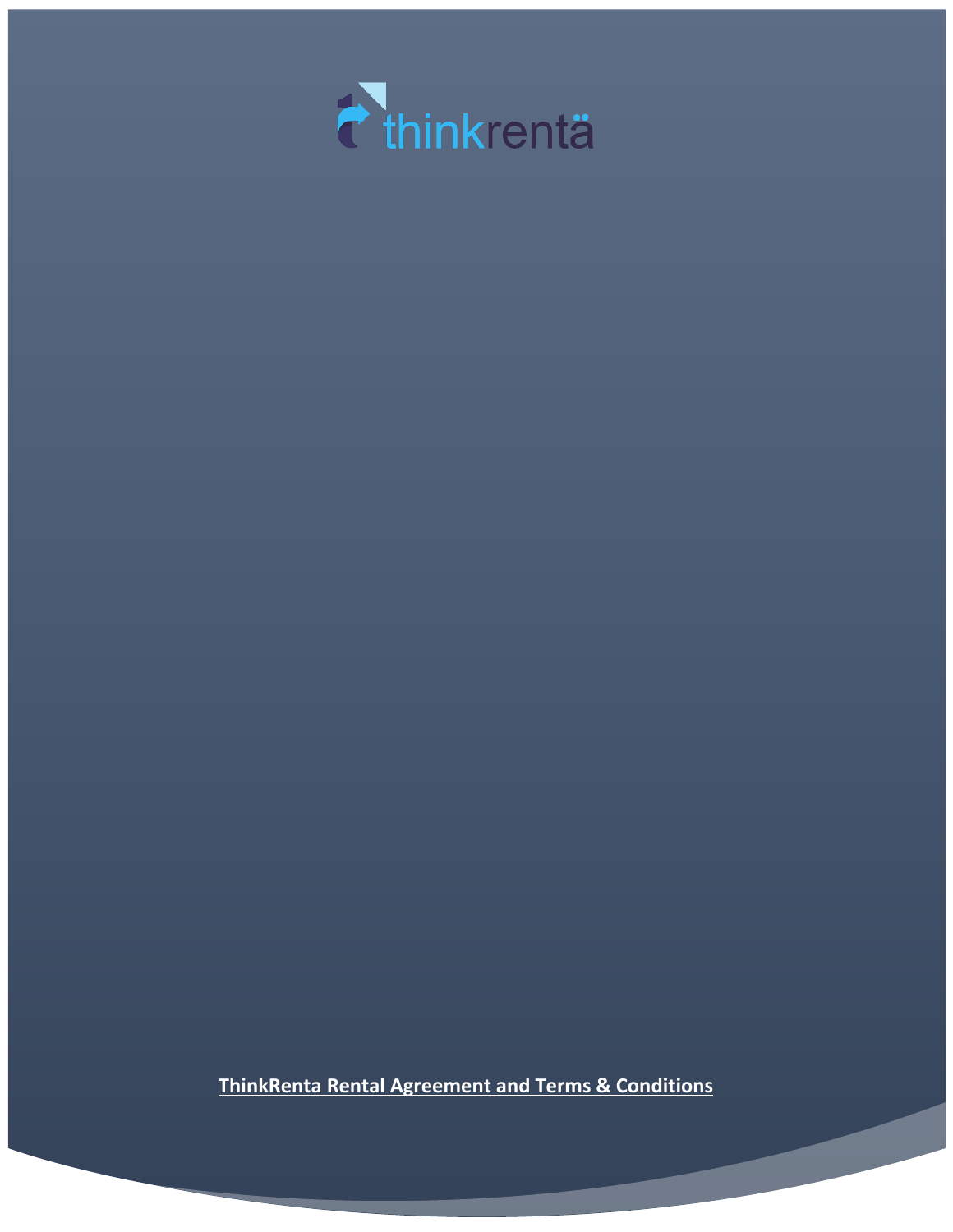ThinkRenta is the owner and a service provider of the tangible personal property, and made a part hereof (the "Furniture, Equipment's and Appliances") and shall deliver the Furniture, Equipment's and Appliances to the Lessee at its address given above, or another address as directed by Lessee and approved by ThinkRenta, according to the terms of this Agreement hereinafter provided. Now, for and in consideration of the mutual covenants hereinafter contained, the receipt and sufficiency of which are hereby acknowledged, the parties agree as follows:

## **1. Terms:**

Subject to the terms and conditions set forth below, the ThinkRenta leases to the Lessee and the Lessee rents from ThinkRenta the Furniture, Equipment's and Appliances for an initial term of **XX – Months (Selected tenure of booking refer Order Email for details.)** commencing as of the date that any of the Furniture, Equipment's and Appliances is delivered to Lessee.

## **2. Rental (Service Charge):**

The Lessee shall pay to the ThinkRenta Rent (Service Charges) for the use of the Furniture, Equipment's, and Appliances, which shall be due and payable at the rate as described i.e. The Fixed Rent (Service Charges). Said rental shall be paid by Lessee before the ThinkRenta furnishing use of the Furniture, Equipment's, and Appliances and shall obligate such ThinkRenta's furnishing of the Furniture, Equipment's and Appliances to the Lessee. A non-refundable Rental Deposit is due upon execution of the contract. The remaining balance is due seven (7) days before the commencement of the Term.

## **Coupons/Offers/Discounts:**

- 1. Coupons/Offers/Discounts are valid for a limited time only.
- 2. ThinkRenta reserves the right to modify or cancel Coupons/Offers/Discounts at any time.
- 3. If you do not order the qualifying items added to your Cart when the Coupons/Offers/Discounts are in effect, the discount shall not apply.
- 4. The Coupons/Offers/Discounts apply only to qualifying items.
- 5. The Coupons/Offers/Discounts offer will not be valid until it is applied to the qualifying item.
- 6. The Coupons/Offers/Discounts only be used on [www.thinkrenta.com.](http://www.thinkrenta.com/)
- 7. The promotion is limited to one Coupons/Offers/Discounts per Lessee/per order.
- 8. If you return any of the items ordered with Coupons/Offers/Discounts, the Coupons/Offers/Discounts or value may be subtracted.
- 9. To apply Coupons/Offers/Discounts require a minimum rent of **₹ 1,000.00 / ₹ 1,500.00** or above depending upon the Coupons/Offers/Discounts.
- 10. Coupons/Offers/Discounts good while supplies last.
- 11. Coupons/Offers/Discounts **Void** where prohibited.
- 12. The Lessee is required to pay any applicable tax related to the use of the Coupons/Offers/Discounts.
- 13. Coupons/Offers/Discounts are void if restricted or prohibited by law.
- 14. If a default on rent payments for two (2) months Coupons/Offers/Discounts shall be **Null** and **Void** without any prior notice till the end of the contract.

## **Payment made beyond the Due Date shall incur a late fee. Late fees shall be levied on the rental due amount only.**

**The discounted rent shall be paid before the 5th of every month. If, fail to do so then on the 6th-day basic rent shall be applied, which is mentioned on the website till the 10th day. The late fees shall be applied three (3) times each month; 10% on the 11th day of the month, another 5% on the 18th day of the month, and another 5% on the 25th day of the month, the late fees shall be applied only on the whole amount.**

In case the Products are delivered only after the 15th of the month, the first month shall be calculated on a pro-rata basis from the date of delivery until the last day of the first month. If delivered between the 01st to the 14th of the month then monthly rent shall be applicable and the adjustments shall be done at the end of the contract.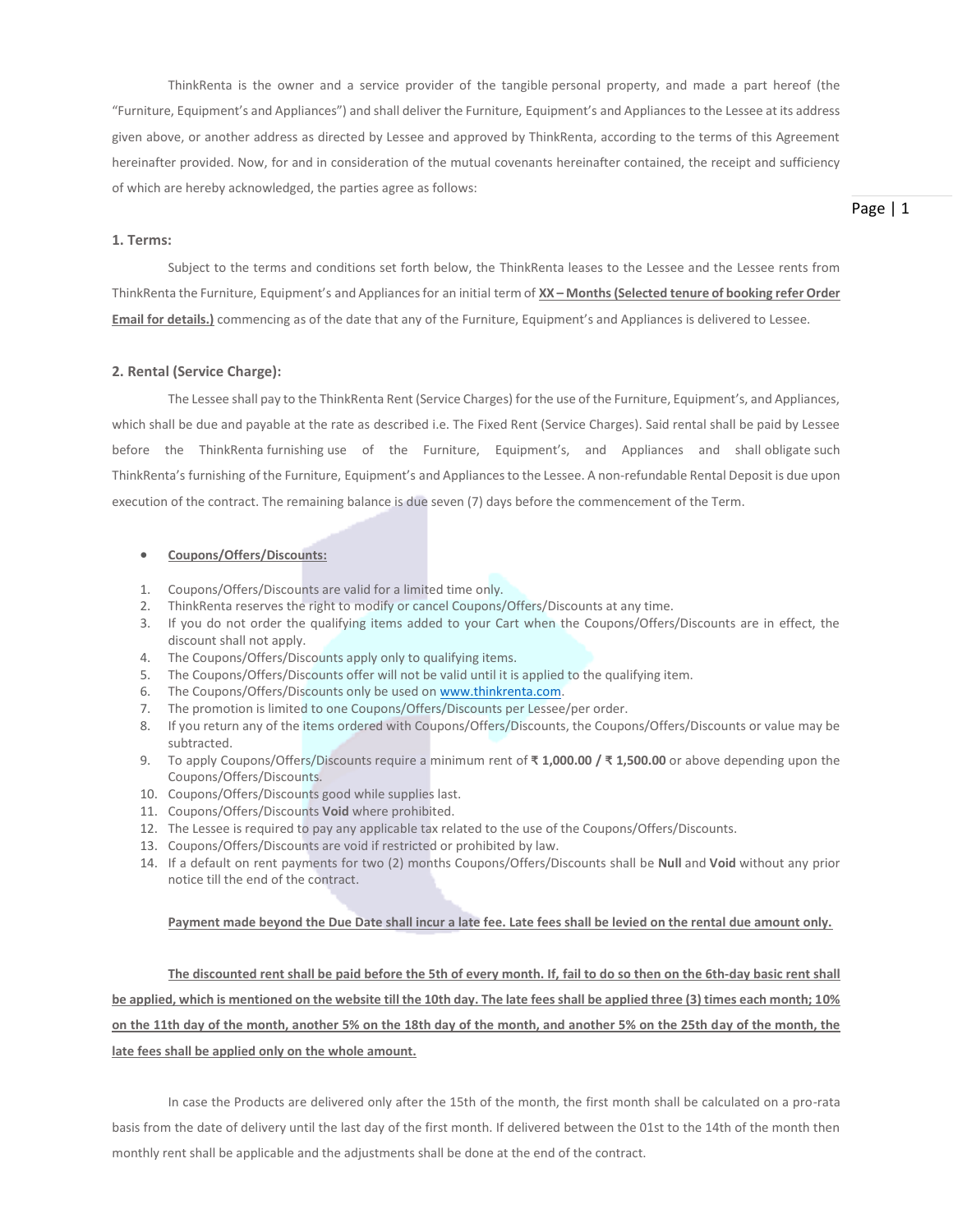## **3. Security Deposit:**

On the date of execution of this Contract by Lessee, there shall be due and payable by Lessee a security deposit ("Security Deposit") in an amount equal to **Security Deposit** to be held for the performance by Lessee of Lessee's covenants and obligations under this lease, it is expressly understood that the deposit shall not be considered an advance payment of rental or a measure of ThinkRenta's damage in case of default by Lessee. ThinkRenta shall refund the security deposit only at the end of the contract, the security deposit shall not be refunded on partial contract discontinuation. Upon the occurrence of default by Lessee or breach by Lessee under this lease, ThinkRenta may, without prejudice to any other remedy, use the Security Deposit to the extent necessary to make good any arrears of rent and/or any damage, injury, expense, or liability caused to ThinkRenta by the default or breach, any remaining balance of the security deposit to be returned by ThinkRenta to Lessee upon the termination of this Contract. ThinkRenta will not be required to keep the Security Deposit separate from its funds and Lessee will not be entitled to interest on the Security Deposit.

#### **4. Disclaimer of Warranties and Waiver of Defenses:**

THINKRENTA MAKES NO WARRANTY, EXPRESS OR IMPLIED, TO ANYONE, AS TO THE FITNESS, MERCHANTABILITY, DESIGN, CONDITION, CAPACITY, PERFORMANCE, OR ANY OTHER ASPECT OF THE FURNITURE, EQUIPMENT'S AND APPLIANCES OR ITS MATERIAL OR WORKMANSHIP. ThinkRenta further disclaims any liability for loss, damage, or injury to Lessee or third parties as a result of any defects, latent or otherwise, in the Furniture, Equipment's, and Appliances, whether arising from ThinkRenta's negligence or application of the laws of strict liability.

## **5. Flexible Tenure:**

ThinkRenta provides its Lessee's, an option to opt for flexible tenure **("Flexible Tenure")** for early closure and/or extension of the term of the Agreement. In case of early closure, the Lessee can request for closing the order by informing ThinkRenta, 2 (two) weeks before the closure date. ThinkRenta.Com provides its Lessee's with different monthly rental rates depending on the tenure of the Agreement at the time of order placement. In the event of early closure, the difference in monthly rental amount shall be calculated as per the monthly rental rates between Agreement tenure (the tenure selected at order placement) and Actual tenure served (effective tenure at early closure) will have to be paid. The minimum tenure for the Product shall be calculated as **03 Months**.

For extension of the term beyond the Agreement tenure by the Lessee, the monthly rate applicable at the time of extension shall be followed for calculation of rental amount for the extension period. Any extension or early closure shall be done only through the ThinkRenta website and such extension or early closure shall be deemed to be according to this Agreement. ThinkRenta reserves the right to revise the rental rates at any time at its sole discretion.

The amount due will be calculated as: (Actual tenure rent – Contract tenure rent) \* No. of months of Actual tenure.

**03-06 month's: 03-month's rental rate**

**06-09 month's: 06-month's rental rate**

**9-12 month's: 09-month's rental rate**

**12-18 month's: 12-month's rental rate**

**18-24 month's: 24-month's rental rate**

(Kindly refer to [www.ThinkRenta.com](http://www.thinkrenta.com/) for detailed break up according to the tenure and products)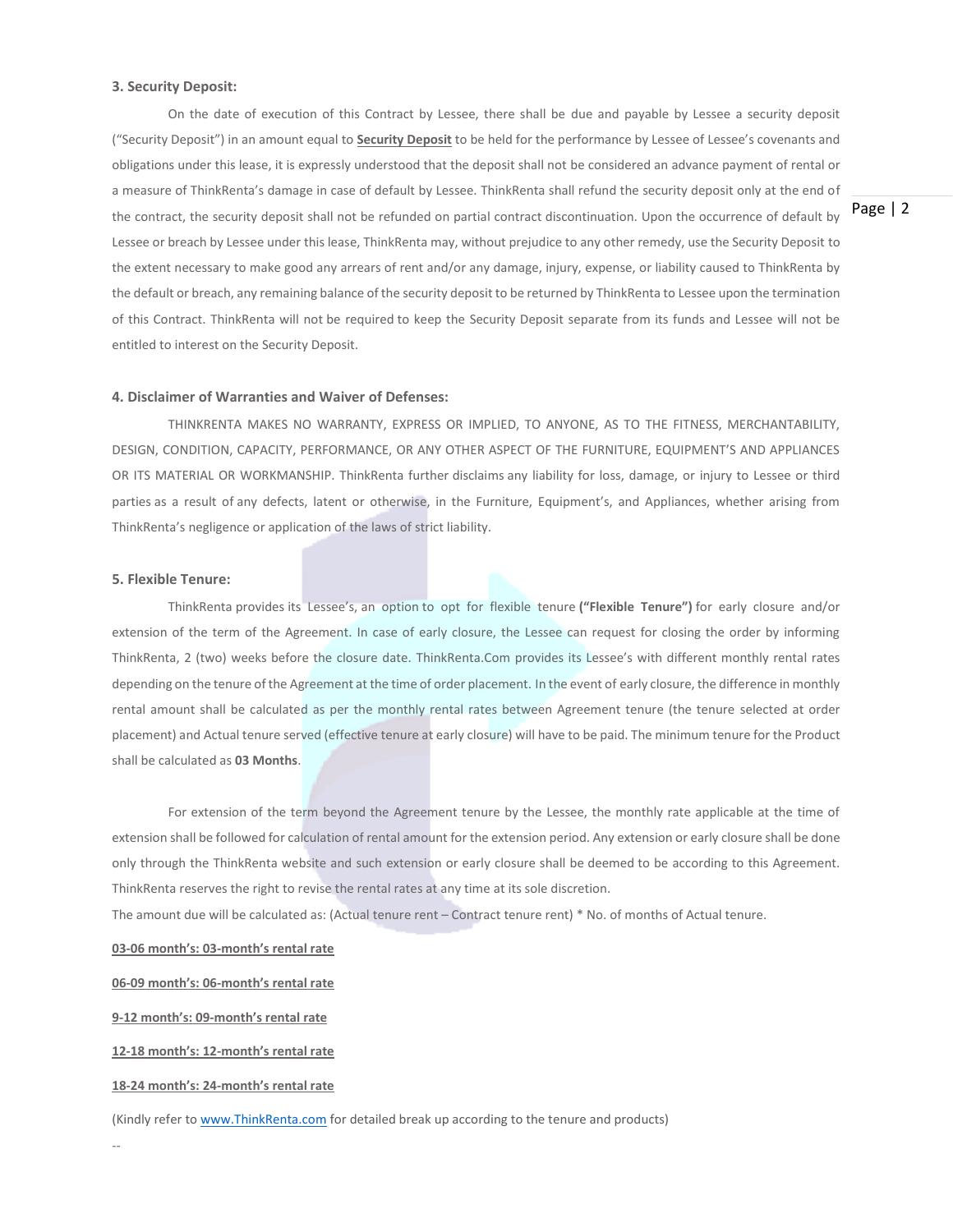Similarly, the contract for your order/one or more items from the order can be extended for the desired period by notifying us 2 weeks before the end of the contract.

## **6. Payment Gateway:**

Information relating to electronic transactions entered via the Website shall be protected by encryption technology. We have partnered with secure payment gateways i.e., **Razorpay, CCAvenue, PAYTM, Amazon Pay, Google Pay, PhonePe Etc.** The Website cannot interfere and does not interfere with the payment gateway mechanism/tools/application. The Website has no access to the information that you may enter for making the payment through the payment gateway. Your transaction and banking details or other information as required for internet banking or other payment instruments are held by our Payment Gateway partner. By creating a link to a payment gateway, we do not endorse the payment gateway, nor are we liable for any failure of products or services offered by such a payment gateway. Such a payment gateway may have a privacy policy different from than ours. All failures/errors/omissions of the payment gateway shall be solely on the payment gateway. You hereby consent that you shall not sue the Website for any disputes that you may have with the payment gateway for any wrongdoing of the payment gateway.

## **7. Termination:**

ThinkRenta Furniture, Equipment, and Appliances Acceptance. If ThinkRenta is not able to take possession of inventory items before two (2) weeks from Commencement Date, ThinkRenta may provide written notice via email or over the phone to Lessee to terminate this lease and all obligations hereunder, with no further responsibility or obligation. In the event of early closure, the difference in monthly rental amount shall be calculated as per the monthly rental rates between Agreement tenure (the tenure selected at order placement) and Actual tenure served (effective tenure at early closure) will have to be paid. The minimum tenure for the Product shall be calculated as 03 Months. Email notifications/notice shall not be considered as termination of the contract, termination of the contract shall be counted only after ThinkRenta has received Furniture, Equipment, and Appliances. Lessees are liable to pay ThinkRenta shall use best efforts to locate all inventory items.

## **8. Title, Personal Property:**

Furniture, Equipment's, and Appliances is ThinkRenta's property, and Lessee shall have no right, title, or interest therein, except as herein set forth, and no right to purchase or otherwise acquire title to or ownership of any of the Furniture, Equipment's and Appliances. ThinkRenta is hereby authorized by Lessee, at Lessee's expense, to cause this lease, or any statement or other instruments in respect of this lease showing the interest of ThinkRenta in the Furniture, Equipment's and Appliances, including Uniform Commercial Code Financing Statements, to be filed or recorded, and grants ThinkRenta the right to execute Lessee's name thereto. Lessee shall execute and deliver any statement or instrument requested by ThinkRenta for such purpose and agrees to pay or reimburse ThinkRenta for any searches, filings, recordings, or stamp fees or taxes arising from the filing or recording any such instrument or statement. Lessee shall at its expense protect and defend ThinkRenta's title against all persons claiming against or through Lessee, at all times keeping the Furniture, Equipment's and Appliances free from any legal process or encumbrance whatsoever including but not limited to liens, attachments, levies, and executions, and shall give ThinkRenta immediate written notice thereof and shall indemnify ThinkRenta from any loss caused thereby.

## **9. Delivery:**

Delivery of the Furniture, Equipment, and Appliances to the location designated by Lessee and approved by ThinkRenta for receipt (the "Location") shall be performed by ThinkRenta. Delivery shall be done after the KYC & the verification of the address shall be done through KYC Only. Lessee or Lessee's representative is responsible for directing the placement of the Furniture, Equipment's and Appliances upon delivery.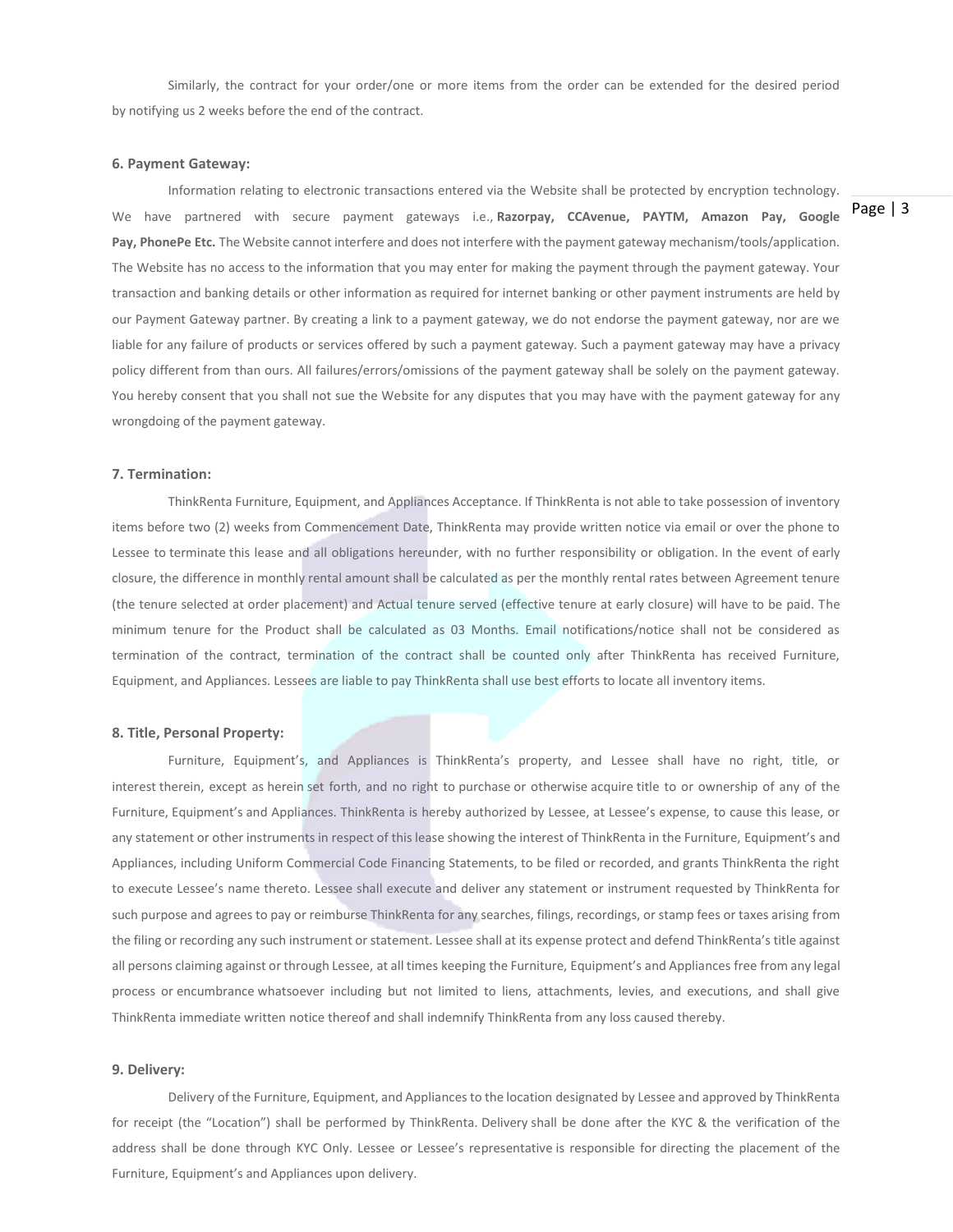Furniture, Equipment's and Appliances shall be delivered in good conditions.

At the time of delivery, the Lessee shall check and verify the quality and details of Furniture, Equipment's and Appliances being set up. This is to ensure that the Lessee receives exactly what has been ordered to his/her satisfaction.

If the Lessee, for any reason, is not satisfied with the Furniture, Equipment and Appliances' particular product shall be  $\vert$  Page  $\vert$  4 returned and replacement shall do free of cost only at the time of delivery. Then the replacement shall take approximately 48 hours as per Lessee's convenience.

ThinkRenta does not promise brand-new Furniture, Equipment, and Appliances to the Lessee.

ThinkRenta will not hand over the Furniture, Equipment, and Appliances to the Lessee's representative without an authorization letter duly signed by the Lessee & the photo identification document of the representative upon delivery.

#### **Delivery Remedies:**

**ThinkRenta shall deliver Furniture, Equipment's, and Appliances only after post verification of all the documents provided by the Lessee, as KYC within 48 to 72 hours.**

**ThinkRenta's authorized staff shall not hand over Furniture, Equipment, and Appliances to a third party or the labor/helper/support staff of the Lessee. Furniture, Equipment's and Appliances shall be delivered to the delivery location of the Lessee by ThinkRenta's authorized staff only. If they found out at the time of delivery that it is not possible to deliver Furniture, Equipment's, and Appliances to the Lessee's location due to the scenario of Furniture, Equipment's, and Appliance's instance, or consequence of Breaking. Wreckage. Impairment. Destruction. Breakage or it is Unsafe to deliver or it is a risk of their Health or Injurious. Hazardous, Disastrous, Harmful, Ruinous, Etc. Then in such a scenario, ThinkRenta's authorized staff shall make the final decision at the time of delivery. If ThinkRenta's authorized staffs are unable to deliver then, ThinkRenta shall refund the paid deposit to the Lessee within two (2) business days.**

**At the time of delivery Furniture, Equipment's, and Appliances Lessee or Lessee's representative shall be present at the location of delivery. If delivery is attempted and no one is present then the next delivery shall be chargeable of ₹ 1,000.00 or above, depending upon the location of delivery.**

**If there is an issue of Labor Union or Transport Union at Client's location and If ThinkRenta's staff are not allowed to deliver the Furniture, Equipment's and Appliances then it is Client's responsibility to take care of the issue. In an extreme scenario, ThinkRenta's staff shall not deliver the Furniture, Equipment's, and Appliances, no delivery & transportation costs shall be charged and the deposit amount shall be refunded within 07 business days. No Further Delivery Shall Be Attempted.**

**For instance, a Lift is not allowed by the society a Lift is not available on the premises, Labor charges shall be applicable to deliver the Furniture, Equipment, and Appliances via stairs. Labor charges may vary depending upon the Furniture, Equipment, and Appliances & Floor Level.**

**ThinkRenta's authorized/labor staff shall make the final decision at the time of delivery.**

**Lifting charges are for the labor and ThinkRenta does not hold any obligation towards the labor charges. ThinkRenta reserves all the rights to Cancel / Reject / Refuse any order as per internal policies subject to Documentation / Field Verification / Delivery Location.**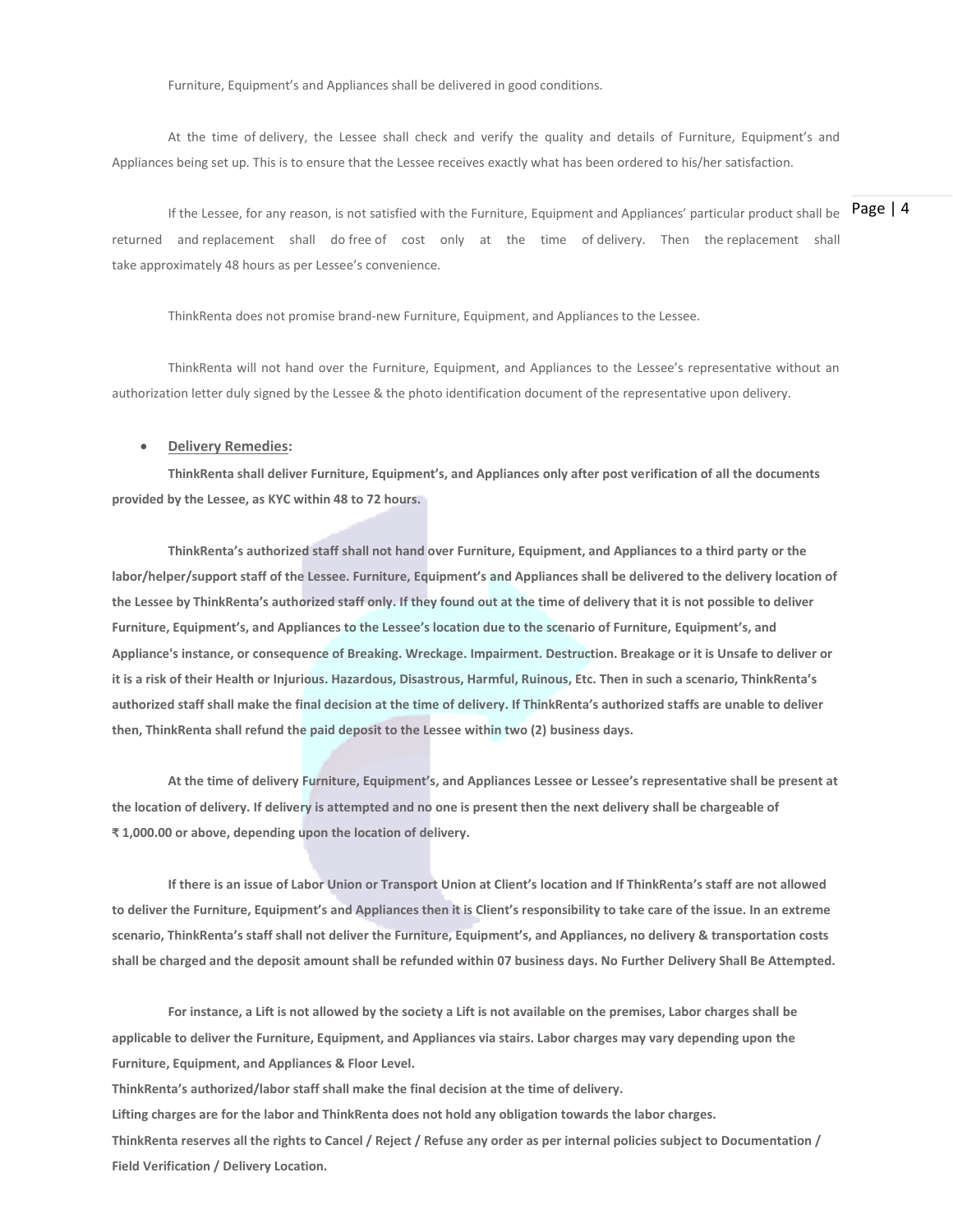## **10. Inspection Required of Lessee:**

The Lessee shall be responsible for inspecting the Furniture, Equipment's and Appliances upon delivery to ensure that it is delivered in good condition. It is the Lessee's sole responsibility to notify ThinkRenta, immediately following Lessee's required inspection, of any damage to the Furniture, Equipment's, and Appliances. If Lessee fails to notify ThinkRenta of damaged Furniture, Equipment's and Appliances at the time of delivery, then Lessee shall be fully responsible for repayment to ThinkRenta of an amount equal to the decrease in value of the damaged Furniture, Equipment's and Appliances ThinkRenta shall inspect each Furniture, Equipment's and Appliances item as it leaves ThinkRenta's warehouse to ensure that it is in good condition upon departure for Lessee. ThinkRenta shall make notes of all known damages to Furniture, Equipment's and Appliances, as well as alterations to the Furniture, Equipment's, and Appliances, deemed "ordinary wear and tear." If Furniture, Equipment's and Appliances is found damaged upon delivery to Lessee, ThinkRenta shall make every effort to (i) replace the damaged Furniture, Equipment's and Appliances at no additional cost to Lessee, or (ii) discount in part or completely refund the rental cost of the damaged Furniture, Equipment and Appliances to the Lessee. If Lessee notifies ThinkRenta of damage according to this section, Lessee shall not bear any expense for repairing damaged Furniture, Equipment, and Appliances. This provision shall not, however, eliminate or in any way modify Lessee's duties to reimburse ThinkRenta for any damage to Furniture, Equipment's, and Appliances following Lessee's initial inspection.

## **11. Care:**

Use and Location. Lessee, at its own cost and expense, shall maintain and keep the Furniture, Equipment's and Appliances in good repair, condition, and working order, shall use the Furniture, Equipment's and Appliances lawfully, and shall not alter the Furniture, Equipment, and Appliances without ThinkRenta's prior written consent. (a) The Furniture, Equipment's, and Appliances shall not be removed from the Furniture, Equipment's, and Appliances Location, without ThinkRenta's written (via email) consent. (b) ThinkRenta shall have the right to inspect the Furniture, Equipment, and Appliances at any reasonable time.

## **12. Upgrade/Swap/Relocation:**

To avail Upgrade/Swap/Relocation, Lessee shall complete minimum tenure of 12 Months with ThinkRenta. During the tenure with ThinkRenta Lessee shall not default on Rent (Service Charges) including the late payment/fees. If Lessee request to avail Upgrade/Swap/Relocation, ThinkRenta shall check the records of the Lessee Payments, Dues, etc., for the eligibility of the Lessee to avail Upgrade/Swap/Relocation. If Lessee defaulted on any of the mentioned terms, Upgrade/Swap/Relocation shall be **Null** and **Void** without any prior notice till the end of the contract.

#### **13. Option to Renew:**

If the Lessee is not in default upon the expiration of this Lease, Auto-Renewal shall be applied. The Lessee shall choose the option to renew shall informing ThinkRenta via email at [help@thinkrenta.com](mailto:help@thinkrenta.com) this Lease for a similar term on such terms as the Parties agree upon.

#### **14. Returned Cheque:**

**The Lessee shall be entitled to pay a penalty of ₹ 1,000.00 every time there is a cheque bounce.**

## **15. Risk of Loss.**

Lessee shall bear all risks of loss of and damage to Furniture, Equipment's and Appliances from any cause; an occurrence of such loss or damage shall not relieve Lessee of any obligation hereunder. In the event of loss or damage, Lessee, at ThinkRenta's option, shall: (a) place the damaged Furniture, Equipment's and Appliances in good repair, condition, and working order; or (b)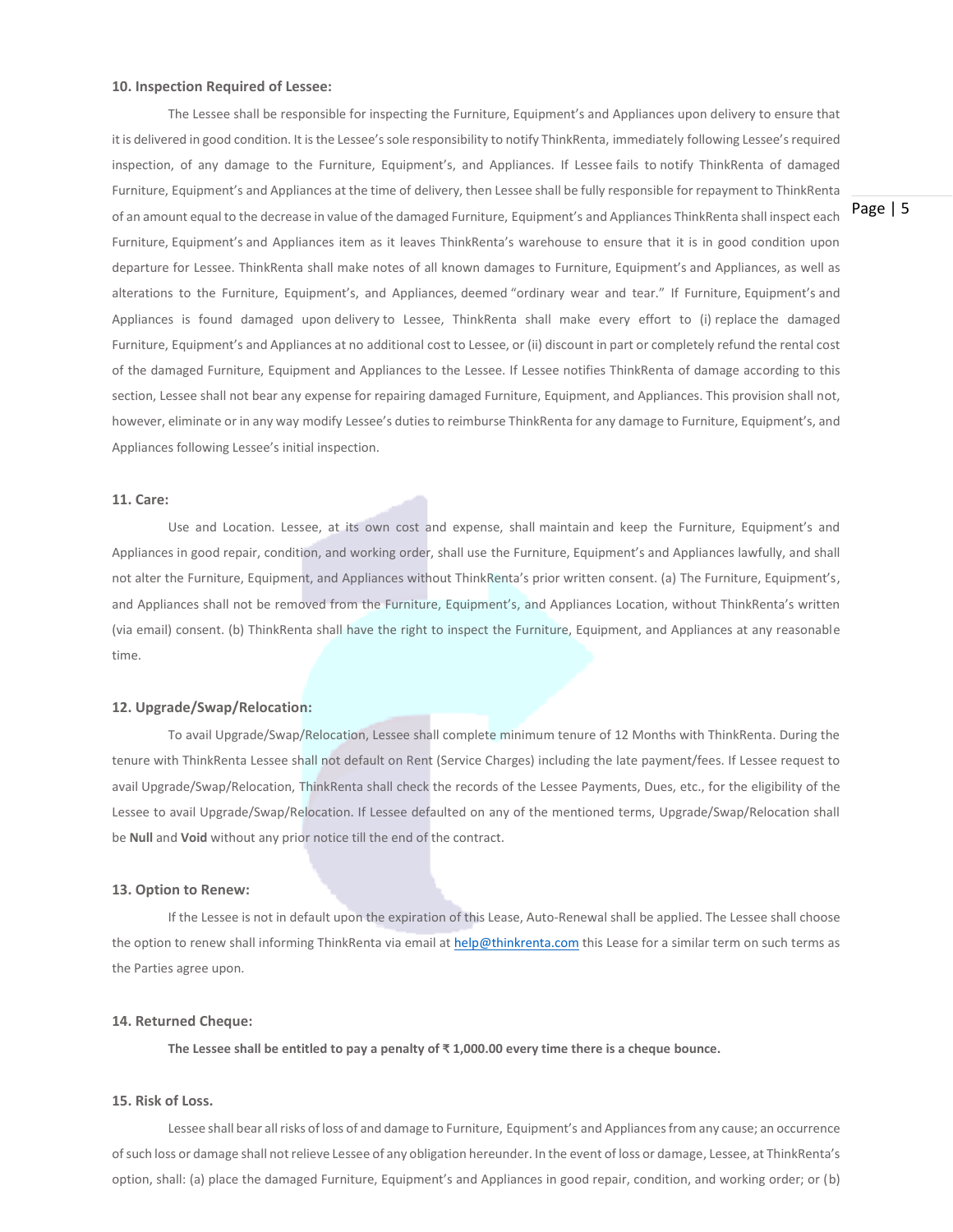replace lost or damaged Furniture, Equipment's and Appliances with like Furniture, Equipment's and Appliances in good repair, condition and working order with documentation creating clear title thereto in ThinkRenta; or (c) pay to ThinkRenta the then unpaid balances of the aggregate rent reserved under the lease plus the value of ThinkRenta's residual interest in the Furniture, Equipment's and Appliances. Upon ThinkRenta's receipt of such payment, Lessee shall be entitled to ThinkRenta's interest in said item for salvage purposes, in its then condition and location, as is, without warranty, express or implied. ThinkRenta reserves the right to apply Lessee's Security Deposit towards the total cost of any lost or damaged Furniture, Equipment's and Appliances.

Page | 6

## **16. Indemnity:**

Lessee shall indemnify and hold ThinkRenta harmless against, all claims, actions, suits, proceedings, costs, expenses, damages, and liabilities, including attorney's fees, arising out of, connected with, or resulting from the Furniture, Equipment's and Appliances or the lease, including without limitation, the manufacture, selection, delivery, possession, use, operation, or return of the Furniture, Equipment's and Appliances.

## **17. Default and Remedies:**

If Lessee ceases doing business as a going concern, or if any credit or financial information submitted to ThinkRenta by Lessee is materially untrue, or if a petition in bankruptcy, insolvency, or reorganization is filed by or against Lessee or any guarantor of Lessee's obligations hereunder, or if Lessee or any guarantor of Lessee's obligation makes an assignment for the benefit of creditors or if Lessee defaults in payment or other performance required under this lease or any other lease or agreement between ThinkRenta and Lessee, ThinkRenta may exercise any one or more of the following remedies: (a) To declare the entire balance of rent hereunder immediately due and payable as to any or all schedules of Furniture, Equipment's and Appliances covered hereby and to similarly accelerate the balances under any other leases between ThinkRenta and Lessee without notice or demand. (b) To sue for and recover all rents, and other monies due, concerning any or all items of Furniture, Equipment, and Appliances to the extent permitted by law. (c) To require Lessee to assemble all Furniture, Equipment's and Appliances at Lessee's expense, at a place reasonably designated by ThinkRenta. (d) To remove any physical obstructions for removal of the Furniture, Equipment's and Appliances from the place where the Furniture, Equipment's and Appliances is located and take possession of any or all items of Furniture, Equipment's and Appliances, without demand or notice, wherever same may be located, disconnecting, and separating all such Furniture, Equipment's and Appliances from any other property, with or without a court order or retaking hearing or other processes of law, it is understood that facility of repossession in the event of default is a basis for the financial accommodation reflected by this lease. Lessee hereby waives all damages occasioned by such retaking. ThinkRenta may, at its option, use, ship, store, repair, or lease all Furniture, Equipment's and Appliances so removed and sell or otherwise dispose of any such Furniture, Equipment, and Appliances at a private or public sale. Lessee shall be liable for and shall pay to ThinkRenta (a) all expenses incurred by ThinkRenta in connection with the enforcement of any of ThinkRenta's remedies, including all expenses of repossession, storing, shipping, repairing, and selling or leasing the Furniture, Equipment's and Appliances, and (b) reasonable attorney's fees. ThinkRenta and Lessee acknowledge the difficulty in establishing a value for the unexpired lease term and owing to such difficulty agree that the provisions of this paragraph represent an agreed measure of damages and are not to be deemed a forfeiture or penalty. If any payment is not made by Lessee when due hereunder, Lessee shall pay to ThinkRenta, not later than one month thereafter, an amount calculated at the rate of five percent one rupee of each such delayed payment, but only to the extent allowed by law, and may, to the extent permitted by law, be exercised concurrently or separately. The exercise of any one remedy shall not be deemed to be an election of such remedy or to preclude the exercise of any other remedy. No failure on the part of the ThinkRenta to exercise and no delay in exercising any right or remedy shall operate as a waiver thereof or modify the terms of this lease. No part of these default and remedial provisions shall negate or in any way modify ThinkRenta's right to use Lessee's Security Deposit to the extent necessary to make good any arrears of rent and/or any damage, injury, expense, or liability caused to ThinkRenta by the event of default or breach of the covenant as provided in paragraph 3 of this lease agreement.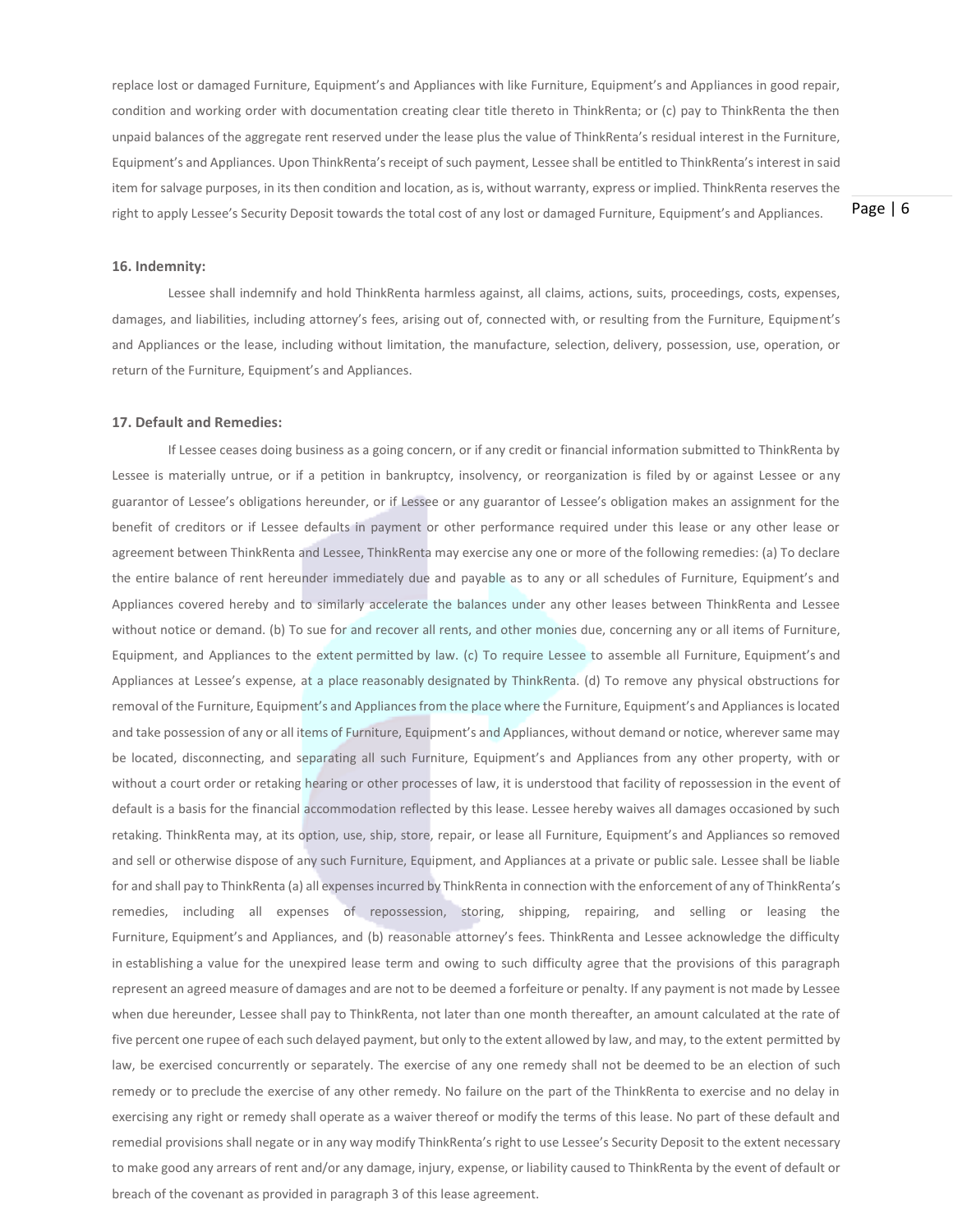## **18. Performance by ThinkRenta of Lessee's Obligations:**

If Lessee fails to comply with any provision of this lease, ThinkRenta may affect such compliance on behalf of Lessee upon ten (10) days prior written (via email) notice to Lessee. In such an event, all monies expended by, and all expenses of ThinkRenta in affecting such compliance shall be deemed to be an additional rental and shall be paid by Lessee to ThinkRenta at the time of the next periodic payment of rent (Service Charges).

Page | 7

## **19. Performance by ThinkRenta of Lessee's Obligations:**

Quiet Enjoyment. Without ThinkRenta's prior written consent, Lessee shall not (i) assign, transfer, pledge, or otherwise dispose of the Furniture, Equipment's and Appliances or any interest therein, or (ii) sublet or lend Furniture, Equipment's and Appliances or permit it to be used by anyone other than Lessee or Lessee's employees. Notwithstanding any assignment by ThinkRenta, providing Lessee is not in default hereunder, Lessee shall quietly enjoy the use of the Furniture, Equipment's, and Appliances, subject to the terms and conditions of this lease.

## **20. Time of Essence and Jury Waiver:**

Time is of the essence in this lease. The Lessee waives trial by jury in any action by or against the ThinkRenta under this lease.

#### **21. Joint and Several Liabilities:**

If more than one Lessee is named in this lease, the liability of each shall be joint and several.

#### **22. Entire Agreement; Modification:**

This lease contains the entire agreement between the ThinkRenta and Lessee. No modification of this lease shall be effective unless in writing and executed by an executive officer of the ThinkRenta.

## **23. Non-Waiver:**

No delay or failure by the ThinkRenta or Lessee to exercise any right under this lease, and no partial or single exercise of any right, shall constitute a waiver of that or any other right, unless otherwise expressly provided herein. A waiver of default shall not be a waiver of any other or subsequent default.

#### **24. Counterparts:**

This lease may be executed in two or more counterparts, each of which shall be deemed an original but all of which together shall constitute the same instrument.

## **25. Binding Effect:**

The Lessee agrees that its obligations under this lease are absolute and shall continue in full force and effect regardless of any inability of the Lessee to use the Furniture, Equipment's and Appliances or any part thereof for any reason, and that the Lessee's obligations shall not abate due to any claim or set-off against the ThinkRenta except for those arising from the ThinkRenta's breach of this lease. The provisions of this lease shall be binding upon and inure to the benefit of the parties hereto and their respective heirs, successors, and assigns.

## **26. Cancellation Charges:**

Yes, users will be charged INR **₹ 1,000.00** in cases of user-requested cancellations post verification.